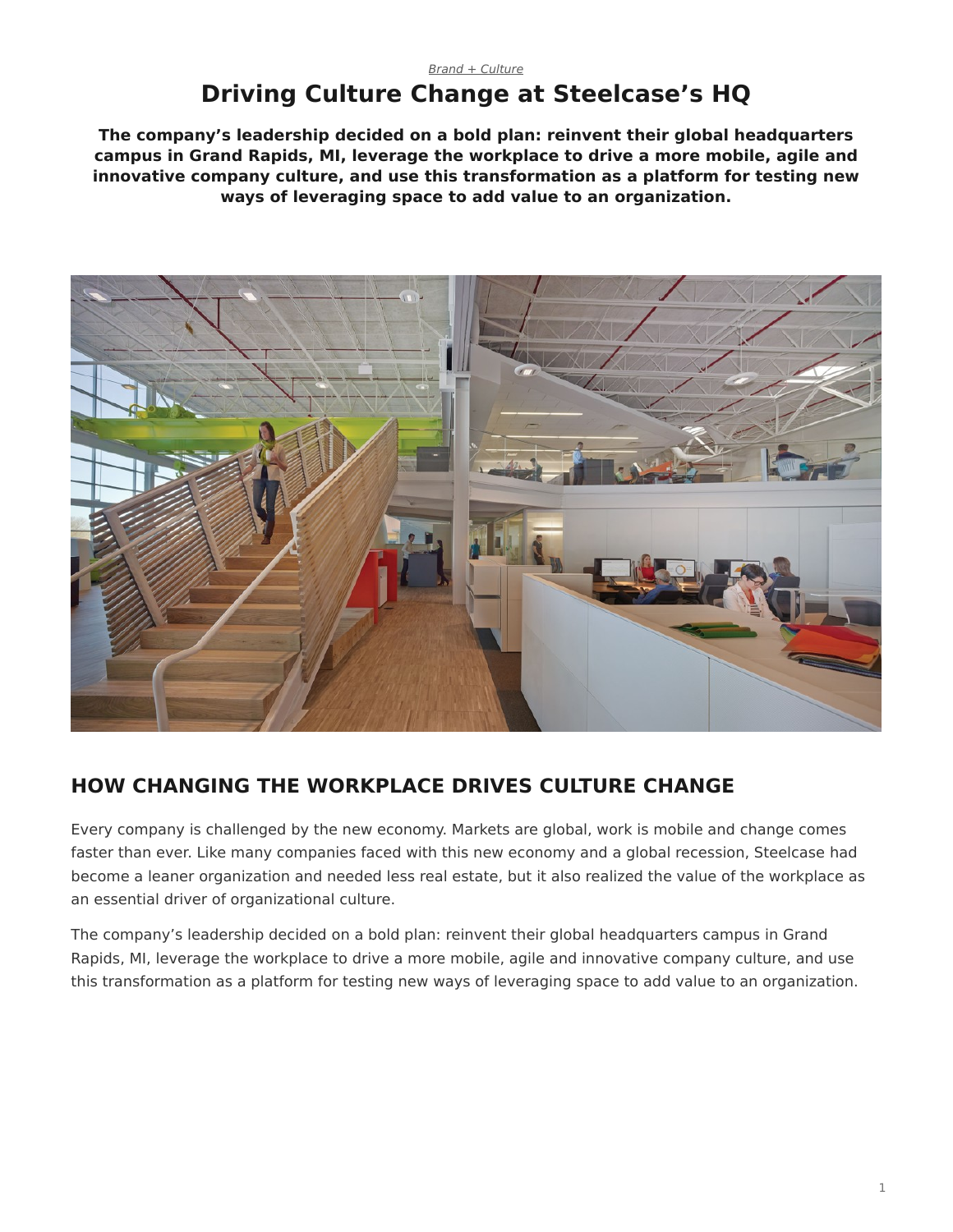"When our leadership team reviewed the real estate strategy and the financial argument, it was an easy decision on those terms alone. Real estate and costs would be reduced by half. From a numbers perspective, it was an easy call," says former Steelcase president and CEO Jim Keane. "But as a leadership team we said we wouldn't do it if it didn't shape the culture of the company. It was the most important reason to do this project then, and it remains the most important one today."

# **A USER-CENTERED APPROACH, CULTURE MEASUREMENT AND CAREFUL TRANSITION MANAGEMENT HELP TRANSFORM AN ORGANIZATION'S CULTURE.**

Steelcase employed three critical strategies in reinventing their work environment and work culture:

- a user-centered research, design and development process
- an extensive change management program
- benchmarking the company's culture and tracking changes over time

Steelcase's headquarters reinvention, called Connect 12 to reflect how it would better connect a mobile workforce, along with the year the new work environments would begin to open, has produced dramatic results. The project offers insights for other companies who want to fully leverage the work environment as a means of changing their organizational culture.

## **A USER-CENTERED APPROACH**

Steelcase's workplace reinvention began by involving all levels of the company, actively seeking out ideas and insights about the company's work processes, brand and culture. "We approached the Connect 12 project using our user-centered research, design and development process, the same one we use with companies around the world," says John Hughes, principal of Applied Research & Consulting (ARC), the workplace consulting practice of Steelcase.

The ARC process employs interactive workshops with executives, managers, and a cross-section of employees from across the company, as well as interviews, e-surveys, work process observations and an indepth cultural assessment.

A key outcome of this process was a set of critical success factors, the essential things the company must do well to ensure it achieves its goals over the next three to five years. "Identifying these factors helps leadership focus its efforts, determines the direction of the work environment strategy and sets metrics that will be used to validate its success," says Hughes.

Steelcase's critical success factors included:

- transforming the organizational culture to become more flexible and agile in conducting its business
- becoming more globally integrated
- re-engaging and re-energizing its people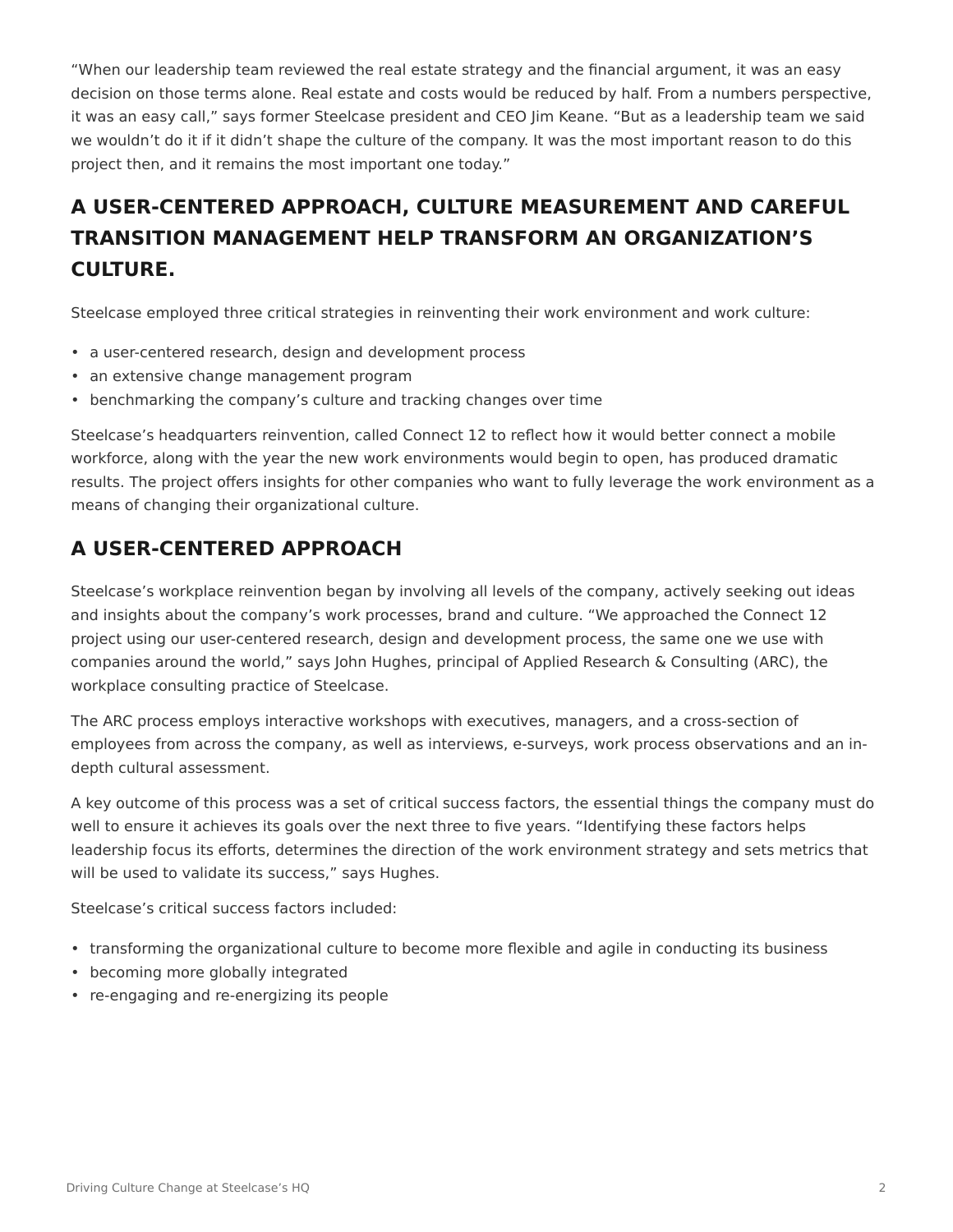The planning process also helped determine how much change the company needed and how much it could reasonably handle. On a culture change scale ranging from the maintaining status quo to seeking transformative change, Steelcase set its sights on major change, "a paradigm shift in its space, technology, work process and culture," says Hughes.

### **Steelcase set its sights on major change, "a paradigm shift in its space, technology, work process and culture."**

**JOHN HUGHES** | principal of Applied Research & Consulting (ARC)

The critical success factors were a result from work conducted in the physical environments, so these factors drove the space planning and design for the entire global headquarters campus. The plan involved reinventing the global headquarters building, enhancing the Steelcase University and Learning Center, and creating a new Innovation Center for the company's product development teams. These spaces would literally challenge the purpose of the workplace and test new ways of working. Workspace sharing would be common, yet many workers (residents) would still have dedicated spaces. Connection, collaboration, and cocreation would be a natural part of the work day, no matter where employees were located.

The essence of this strategy is *best place*. "It means you have a choice and control about when, where and how you work, so whatever your work requires, there is a 'best place' for you," says Cherie Johnson, director of global design for Steelcase, whose team lead the design process for the new campus.

The best place strategy supports the wellbeing of employees in a holistic way, considers emotional and cognitive needs as much as physical ones and results in a range of spaces that support the varied ways knowledge workers work today: focused work, collaboration, learning, socializing and rejuvenation.

A network of spaces includes areas for individual work and group work, some of which are "owned" by the individual or team and many that are shared. It is a blend of open spaces and spaces that are enclosed or shielded. It allows people to choose the degree of interaction they want, reflecting an understanding that people need varying degrees of privacy and interaction throughout the day.

One of the most important new spaces is the WorkCafé, an on-site third place and neighborhood crossroads. The headquarters campus is the neighborhood and the WorkCafé is its hub, a combination of workspace, cafeteria and coffee bar. It has the easy functionality of a well-planned office with the vibe of a neighborhood pub. Here people meet, work, network, socialize and reenergize.

Most workplace strategies focus on individual workspaces first, but Steelcase's best place strategy put the WorkCafé front and center. A prototype space, it was the first to open on campus and a hit from the start. "Everyone comes here. You see leadership, people from other parts of the company, visitors, customers. You meet people face-to-face instead over the phone or email, so it builds rapport and trust across the company, and it nurtures those qualities in your culture," says Johnson.

"It set the tone for the rest of our campus reinvention by giving everyone the opportunity to experience what democratizing the space means, in a collective way, before anyone had their own personal spaces changed. It reflects the culture and behaviors we want people to adopt."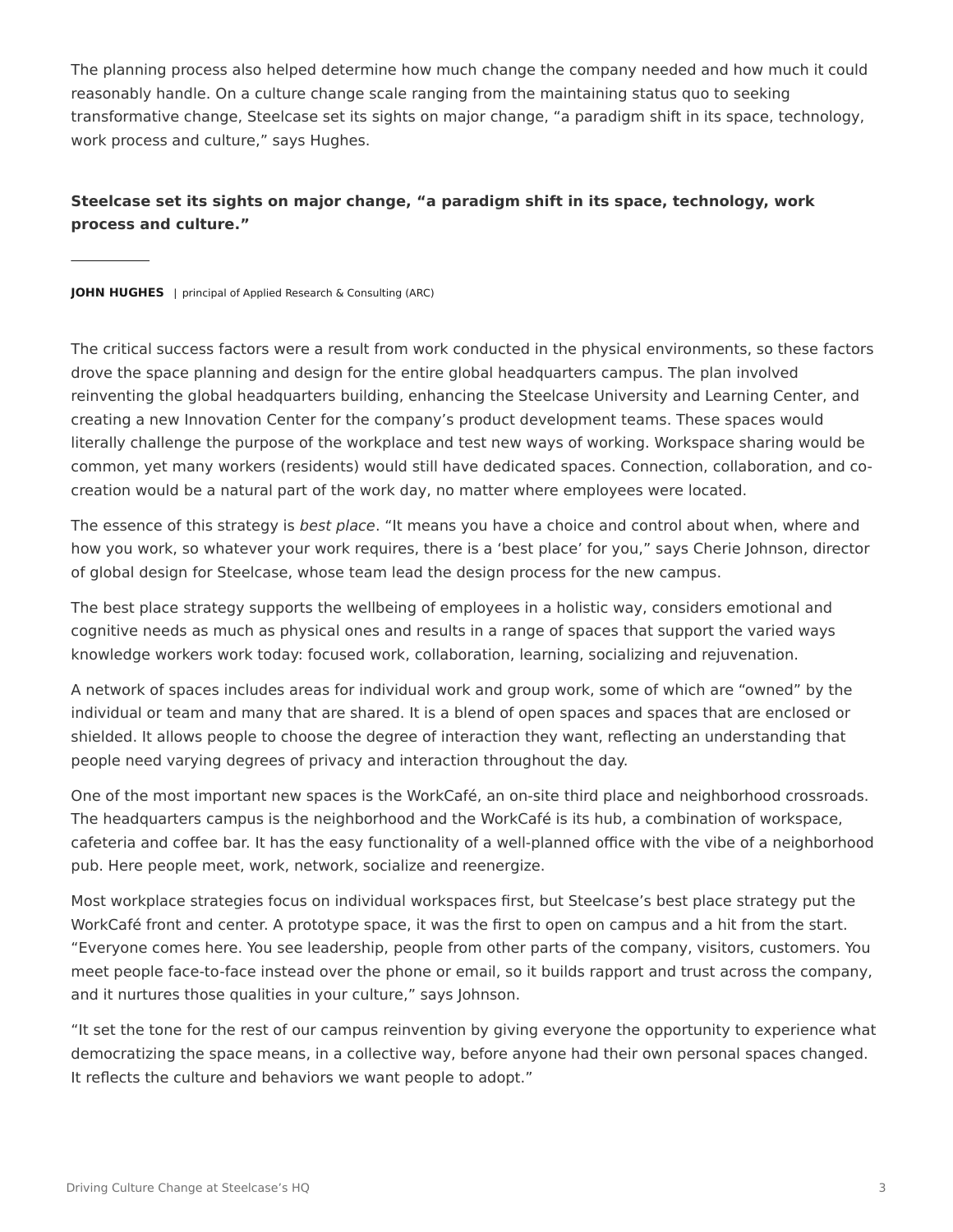

WorkCafé exemplifies leadership's understanding of the new mobile, global economy and their trust that employees know best how to choose the spaces, technology and tools they need. Employees have choice and control over their work, workspace, and workstyle. This reciprocity nurtures employee engagement and organizational culture.

## **WORKING HARD AT CHANGE MANAGEMENT**

In many organizations, it's a slow process for managers to develop the trust that workers, no longer assigned to specific desks, will choose the best place to work. Many Steelcase managers were familiar with these new ways of working, including managing distributed workers. To help all managers and staff understand how the company was changing and how its workplace and work processes would reflect that change, Steelcase launched a comprehensive culture change management program two years before opening their new headquarters.

"We began by taking the critical success factors from the ARC engagements and applying those to each space at the micro level. We used a series of engagements and online resources to help managers learn to lead differently, to set objectives and measure performance instead of counting heads and measuring seat time," says Steve Wolfe, director of corporate human resources.

A culture change management team created tactics such as a leadership guide with detailed information for managers on how to help employees adjust to more mobile workstyles, and online courses on mobility for both leaders and employees.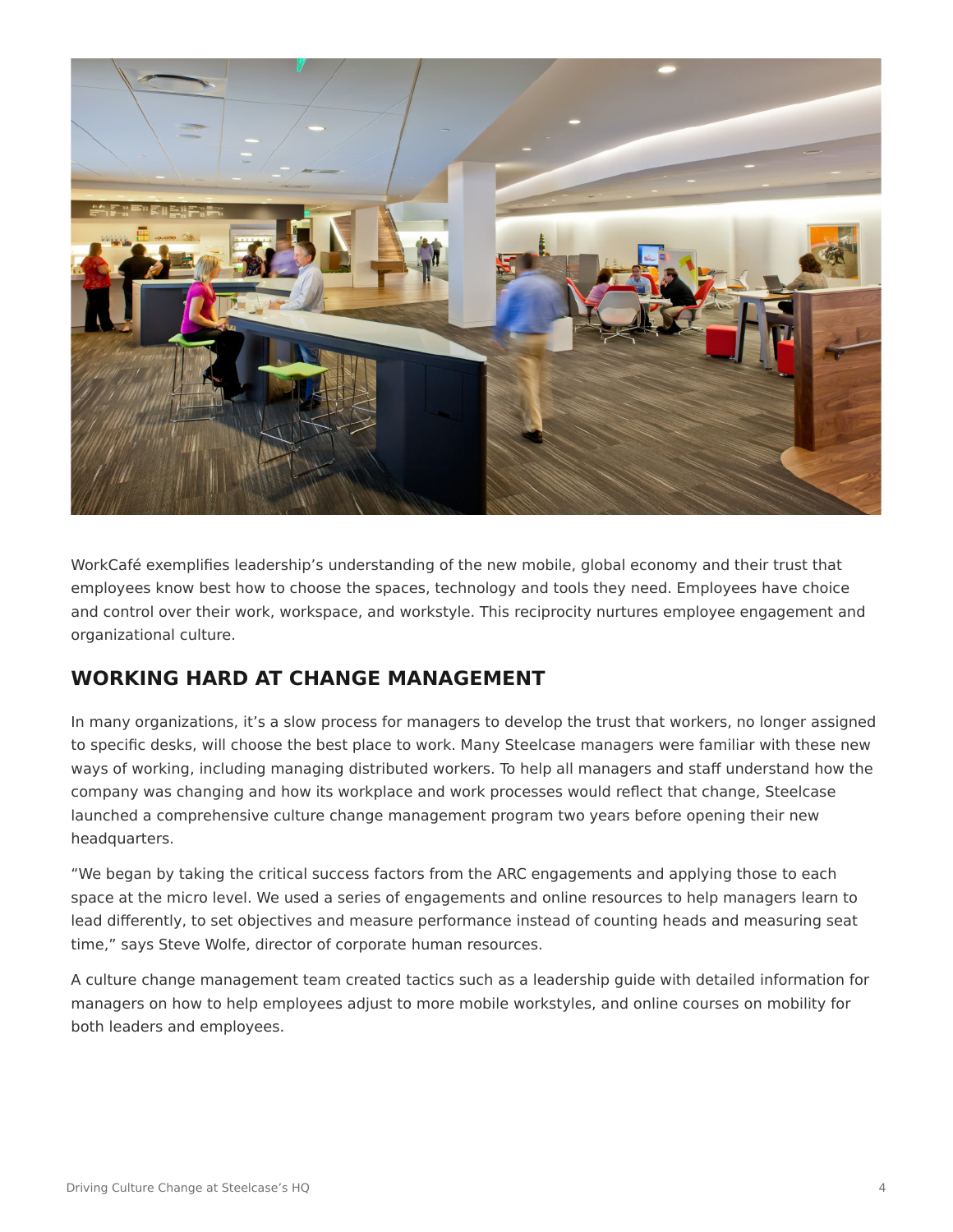A key part of the change management effort was forming a pilot group of 80 employees to learn the ropes of mobile work. The group received laptops, smartphones and training in being an effective mobile worker. The employees started working off campus one day a week to experience the ramifications of a mobile workstyle. Over time they evolved into savvy mobile workers and thought leaders for the organization.

"They loved the freedom to choose where they worked best. Before long, other people where calling, asking us how they could get in the pilot," says Wolfe. The pilot group addressed the next group of employees preparing to move to the new mobile workplace. "It was a good example of peer-to-peer counseling. People responded very positively to it. Later, after those employees moved in and got used to mobile work, they came back and talked to the next group getting ready to move, and so on."



Each floor supports mobile workers with a palette of place – a variety of workspaces for individual and group work. Individuals who require dedicated workspaces have them, but they also can use unassigned spaces and work with others in different areas. All employees, resident or mobile, can use any open workspace on campus.

Before the campus reinvention, 95% of residents at headquarters had assigned desks. But not all employees needed or wanted an assigned workstation, while others had jobs that required them to be at their desks most of the time and needed their own workspaces. To help identify which employees should shift to mobile work, the company asked for volunteers; nearly half (45%) chose to give up their dedicated workspaces in exchange for more flexibility. Since the campus reinvention, the number of employees opting for a mobile workstyle has continued to increase.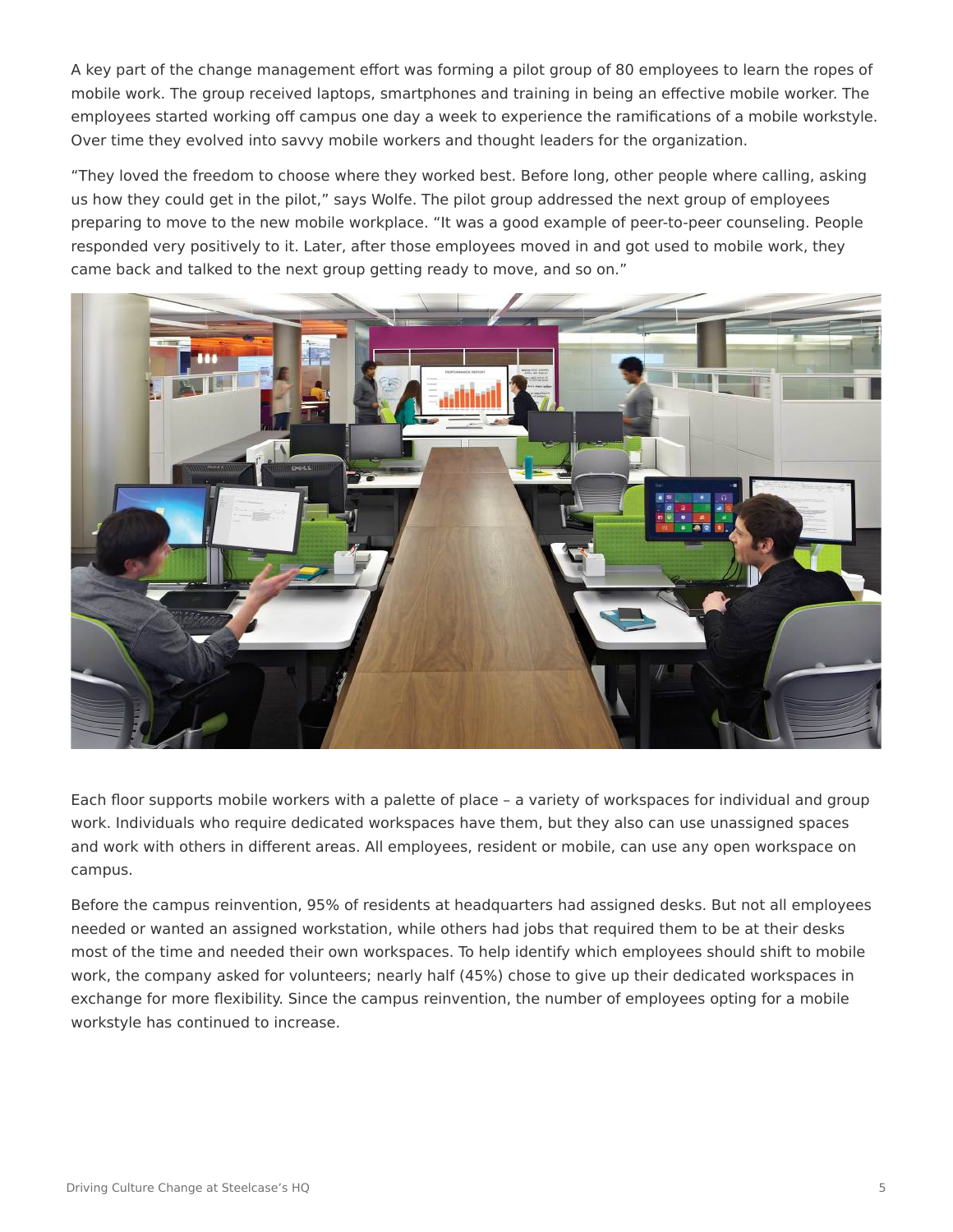Group spaces are common across the campus. In the new Innovation Center, for example, project studios occupy 40% of the footprint, while "front porches" and "back alleys" support a variety of small group work activities. Staffers around the globe keep in touch daily via widely available telepresence settings. The center also includes R&D labs, prototype studio, guest interaction rooms, mobile neighborhoods, enclaves, and a café. "It gives people the variety of spaces and tools they need, yet the floor plate is simple and designed for evolution. We allow the campus spaces to learn with the people who use them," says Johnson.



As work on individual floors and departments proceeded, a User Experience process —a suite of tools and techniques for smoothing the transition to new work environments— was developed. "In any move to a new office, some people will be excited and ready for the move, and some will be at least somewhat concerned about how the new space will work, how it will affect them, those sorts of issues. The User Experience Process helped employees understand and prepare for the move," says Jim Humphries, general manager of sales resources and workplace services.

### **MEASURING AN ORGANIZATION'S EVOLUTION**

Business changes and successful companies and workplaces adjust appropriately. Steelcase's cultural benchmarking and ongoing measurement helps the company fine tune its work processes, management practices and work environment. Arna Banack, a cultural anthropologist who works with Steelcase to measure and develop its company culture, says changing the physical environment can affect many aspects of organizational culture. "Space can have a direct impact on communication, collaboration, trust, how employees understand the company's mission and strategy and how they represent the brand, as well as an indirect impact on other contributors to company culture."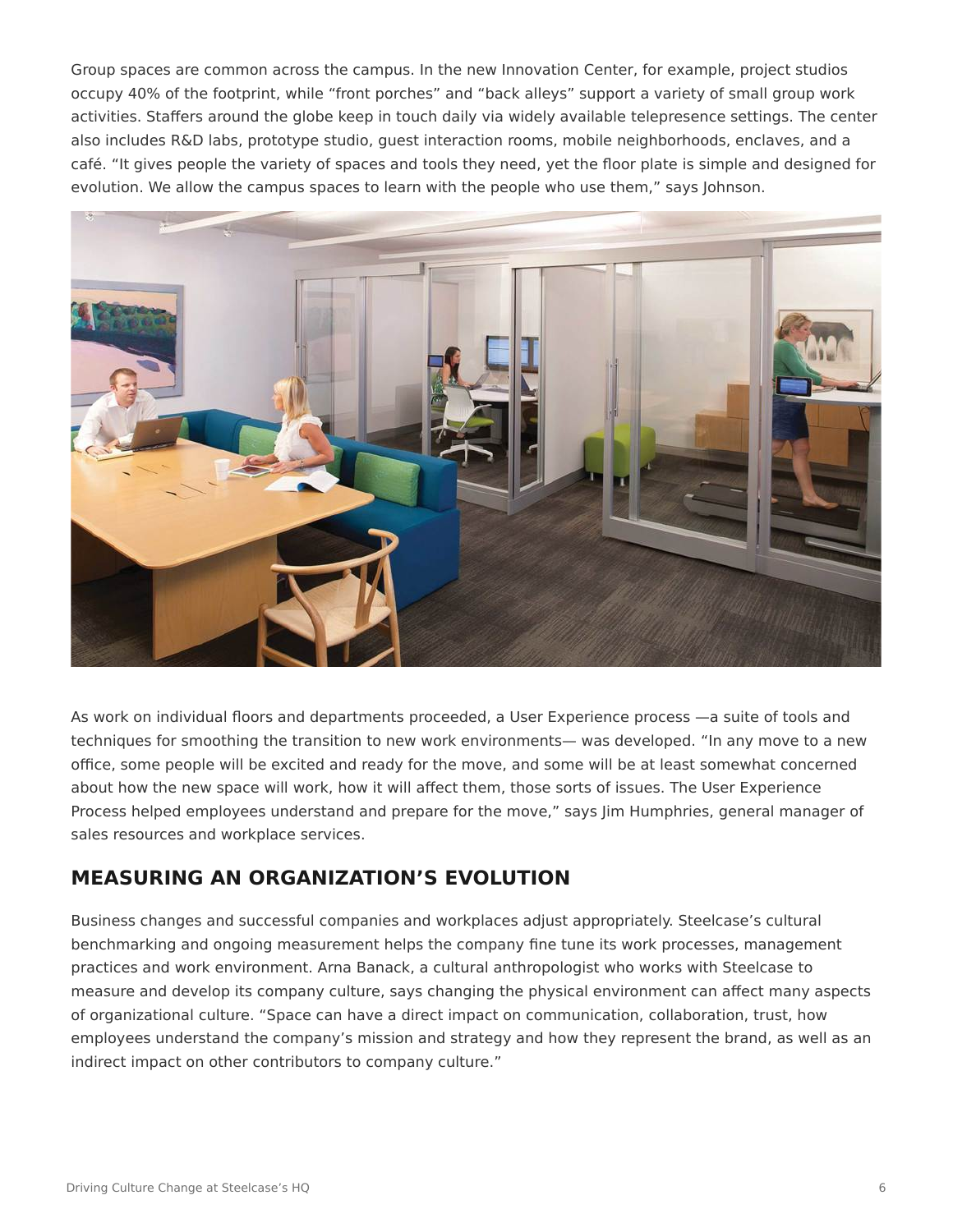**"Space can have a direct impact on communication, collaboration, trust, how employees understand the company's mission and strategy and how they represent the brand."**

#### **ARNA BANACK** | Cultural Anthropologist

Culture changes derived from the new global headquarters workspaces are already apparent. While mobile work was not uncommon before the new campus spaces opened, best practices for mobile workstyles, such as how workers can best collaborate with distributed colleagues, or how to keeps all members of a project team fully engaged, were not common knowledge. Thanks to a combination of workplace support and changed behaviors, "mobile work is no longer an issue for the organization," says Banack. For example, prior to the new headquarters work environments, employees had access to 24 settings with telepresence capability; now they have 58. Not surprisingly, video conferencing has increased at an exponential rate and the number of project teams with distributed workers has similarly expanded.

| <b>Cultural Dimension</b>   | October 2013 | <b>April 2010</b> | Change | % of Change |
|-----------------------------|--------------|-------------------|--------|-------------|
| Direction                   | 3.73         | 3.48              | 0.25   | 7.11%       |
| Engagement                  | 3.90         | 3.76              | 0.13   | 3.55%       |
| Execution                   | 3.48         | 3.36              | 0.11   | 3.34%       |
| <b>External Orientation</b> | 3.72         | 3.60              | 0.13   | 3.52%       |
| Trust                       | 3.26         | 3.20              | 0.06   | 1.80%       |

Other aspects of the culture have also changed, as illustrated in the table above. Consider direction, a measure of how well Steelcase makes its vision a reality for employees, which has improved dramatically in a short period. Workspaces now better reflect Steelcase's mission to help organizations achieve higher levels of performance by creating spaces that unlock human promise.

Engagement, a measure of how well employees feel a sense of shared purpose, has also improved. Banack says it can be difficult for an organization with strong engagement scores to keep moving them up. "Engagement was a strength in 2010 and it's an even greater one now. There's a very strong sense of shared purpose in the company. This brings people together and unites the organization.

"It might not sound like a 3.5% boost in engagement is a major improvement, but a gain like this is huge in terms of a culture shift in only three years."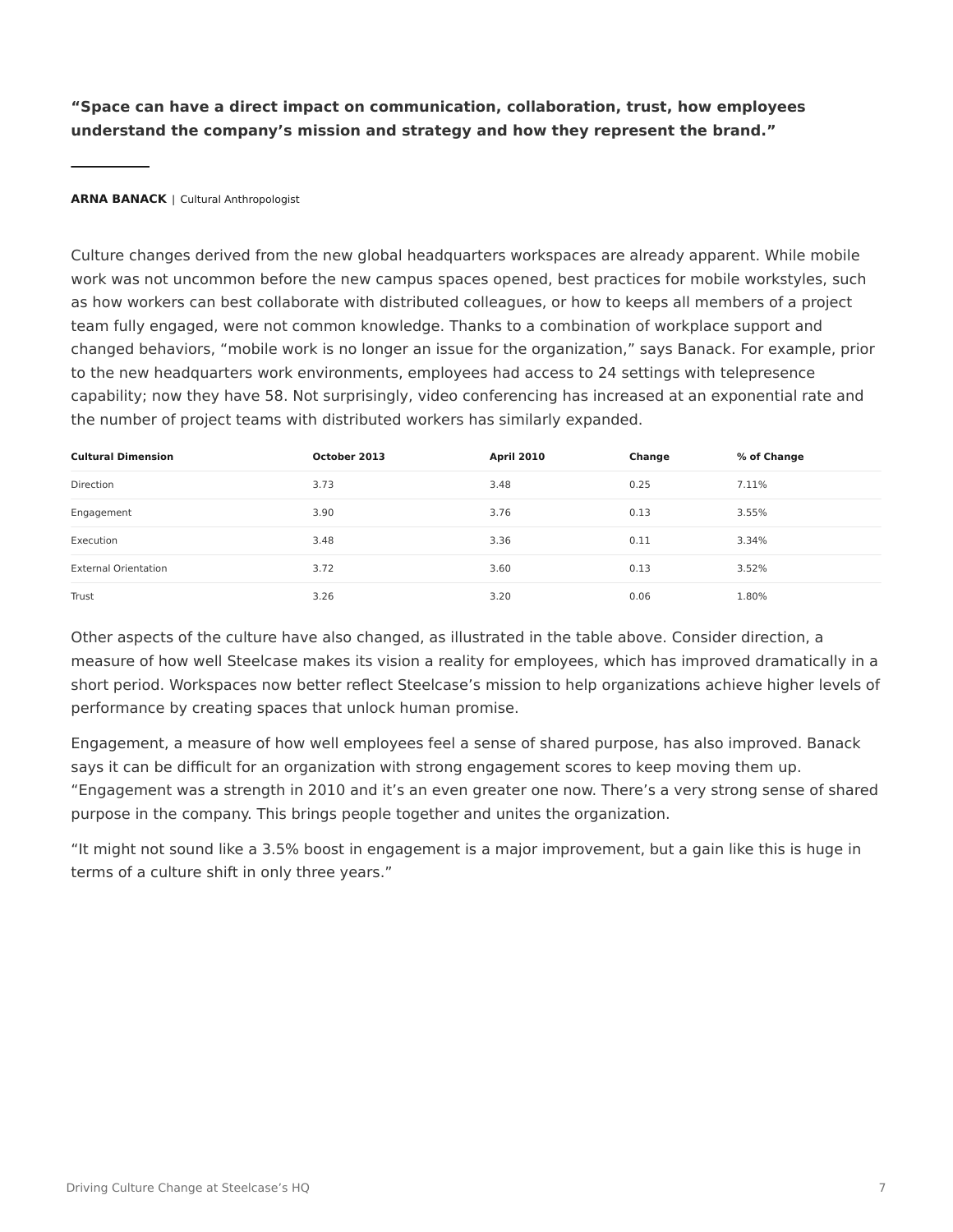

**"By giving our employees spaces that reflect the new Steelcase every employee better understands the direction of the company and can work more effectively to make that vision a reality."**

#### **CHERIE JOHNSON** | Director, Global Design

Johnson points out that some corporate spaces hadn't been renovated in recent years, "and business changes got ahead of how well some spaces performed and how well they allowed employees to perform. Our brands had evolved but our spaces didn't reflect those changes. How can you expect employees to live your brand if they don't clearly understand it, if they're not immersed in it? By giving our employees spaces that reflect the new Steelcase —user-focused, innovative, the product of design thinking— every employee better understands the direction of the company and can work more effectively to make that vision a reality."

The gain in execution performance points to overall improvement in work processes and employees' ability to get work done effectively and in a timely manner. The positive change in external orientation supports the critical success factor for becoming more globally integrated, as employees connect more with customers and become greater advocates for customers inside the company.

"Trust was high to begin with, but it's even higher now. The mobile work environment helps drive that; people understand they're trusted. You wouldn't automatically assume that an open environment and mobile work would shift trust scores, but it did," says Banack.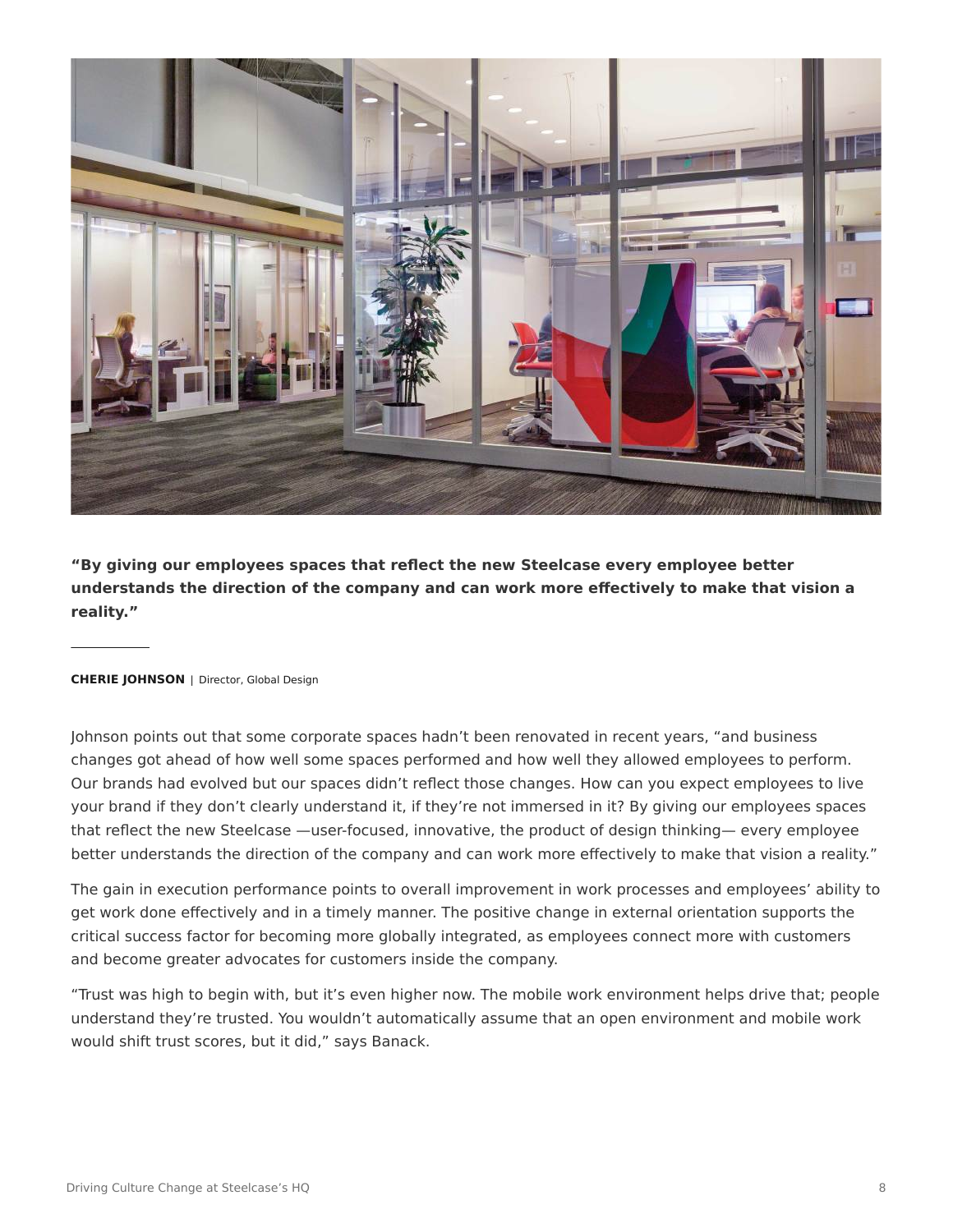These and other culture measures have been analyzed by the Applied Research & Consulting team in terms of their impact on the company overall. They point to stronger alignment around the company's strategy, with employees feeling closer to the larger strategic issues, in part because the physical environment better represents the company's brand and the vision. Overall, leadership views the new work environments as a major contributor to the company's gain in market share over the last three years. "A success beyond our wildest dreams," as one leader put it.

**Steelcase leaders see tangible benefits as well. "Our sales support groups have been able to absorb double digit growth in our business two years in a row, without increasing staff. It's not more hours, it's just easier to get things done now, to connect, collaborate and make decisions more efficiently."**

**EDDY SCHMITT,** | Senior Vice President.

Dave Sylvester, chief financial officer, says feedback from his organization is "off the charts." Half of his staff are mobile, choosing shared benching workspaces as their daily home base, and 62% report their workplace helps attract and retain employees.

Fine tuning —reconfiguring a space here, changing a furniture application there— is an ongoing extension of the change management program. In one department, more spaces for private conversation and focused work were created. Project teams also needed more spaces they could own for the life of a project, so a few more 'we/owned' spaces were added.

Mobile whiteboards are used to capture employee ideas comments as they work in the new spaces. Having employees —not managers— set protocols for how to use spaces empowers workers to take ownership. Free coffee and light snacks seem like small things, but they help draw people to central locations and promote interaction. "It turns department cafes into attractors, places to go to meet people, socialize, catch someone with a question. It's huge in helping to build the culture," says Dan White, director of real estate and facilities.

Steelcase designed its work environment to be finessed, tested and tweaked. "We create spaces that users can take advantage of now and tomorrow, but we don't know how they'll work next year. These spaces gives them a lot of options and the spaces can change whenever they need to," says Johnson.

## **READY FOR CHALLENGES AHEAD**

Changing company culture is challenging. "Distance is dead, but time zones aren't. People often work nontraditional hours because their colleagues are in different time zones. It's a real challenge but it's a fact of global life and we have to deal with it more effectively," says Keane.

Overall, the new global headquarters campus uses 48% less real estate. More important, and more valuable results appear in the company's pre- and post-satisfaction survey results (see sidebar) and how these results reflect a renewed organizational culture.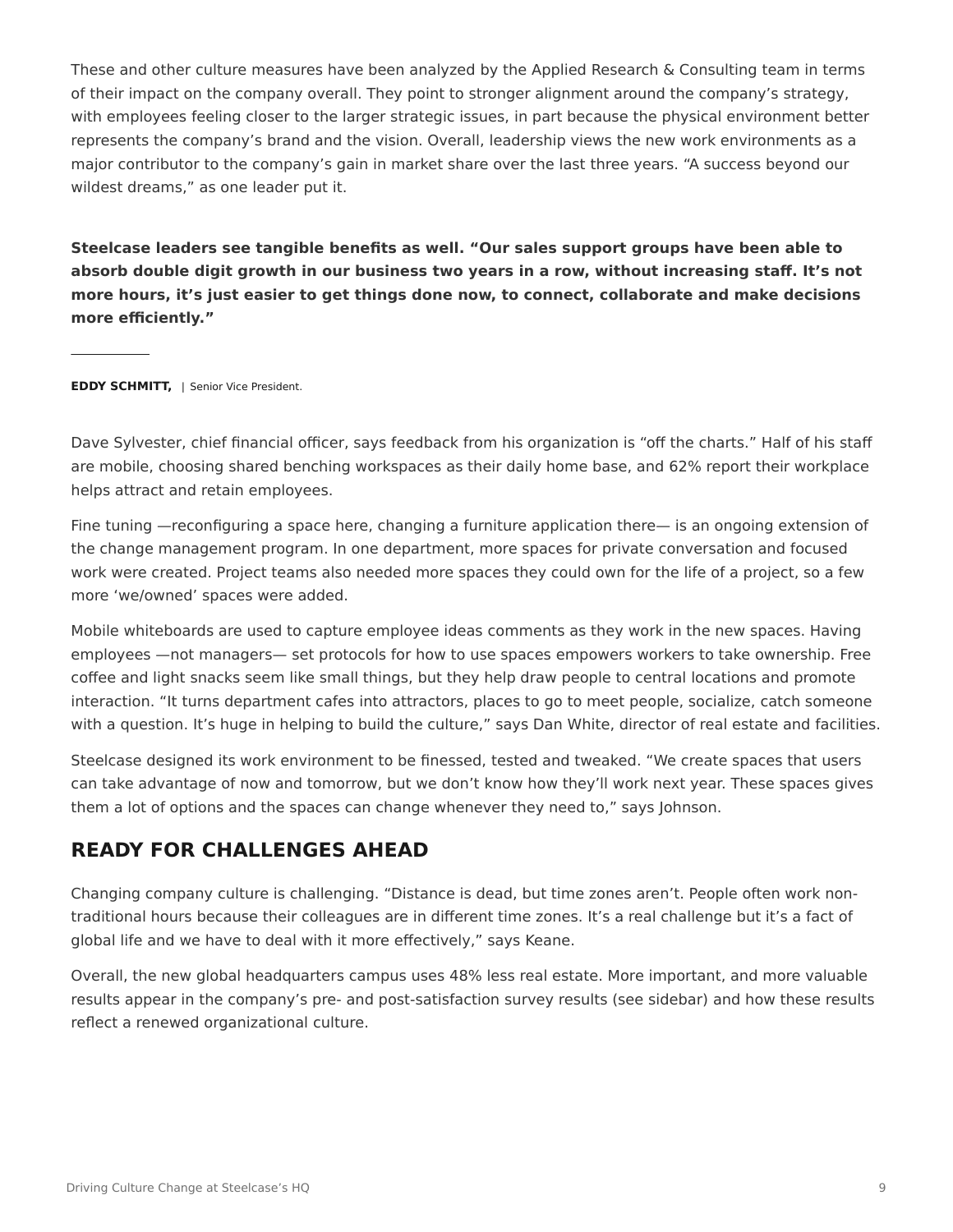"We know that people don't remember much about the words they hear in mission statements or strategy documents," says Keane. "Instead, they make sense of the company's direction and purpose—and their place in it—by interacting with other employees and reading the cues signaled by the environment.

"Our new work environments have changed us as an organization. It's obvious to everyone, including visitors to our spaces who tell us they can sense the essence of our culture and brand through the space."

## **DRIVING CHANGE**

By rethinking its real estate strategy, **Steelcase was able to reduce the actual footprint of our corporate headquarters campus by 48%** and our environmental footprint at the same time. But, more important, the results of pre- and post-Workplace Satisfaction Surveys indicate the impact the changes have made on people, processes and culture is far more valuable.

Pre-Project Pre-Project

My workplace empowers the creation of new ideas

63% 71%

I have access to spaces that support the sharing and exchanging of ideas

I have access to the right technology and tools for my group/team work

81% 87%

I have access to casual spaces when I need to re-energize

I am pleased with the views I have from the spaces I work most often

61% 80%

I am comfortable with the amount of natural light in the spaces I work in the most

72% 89%

There are a variety of spaces available that meet the needs of my many different daily activities

75% 86%

My workplace supports learning from my peers and leaders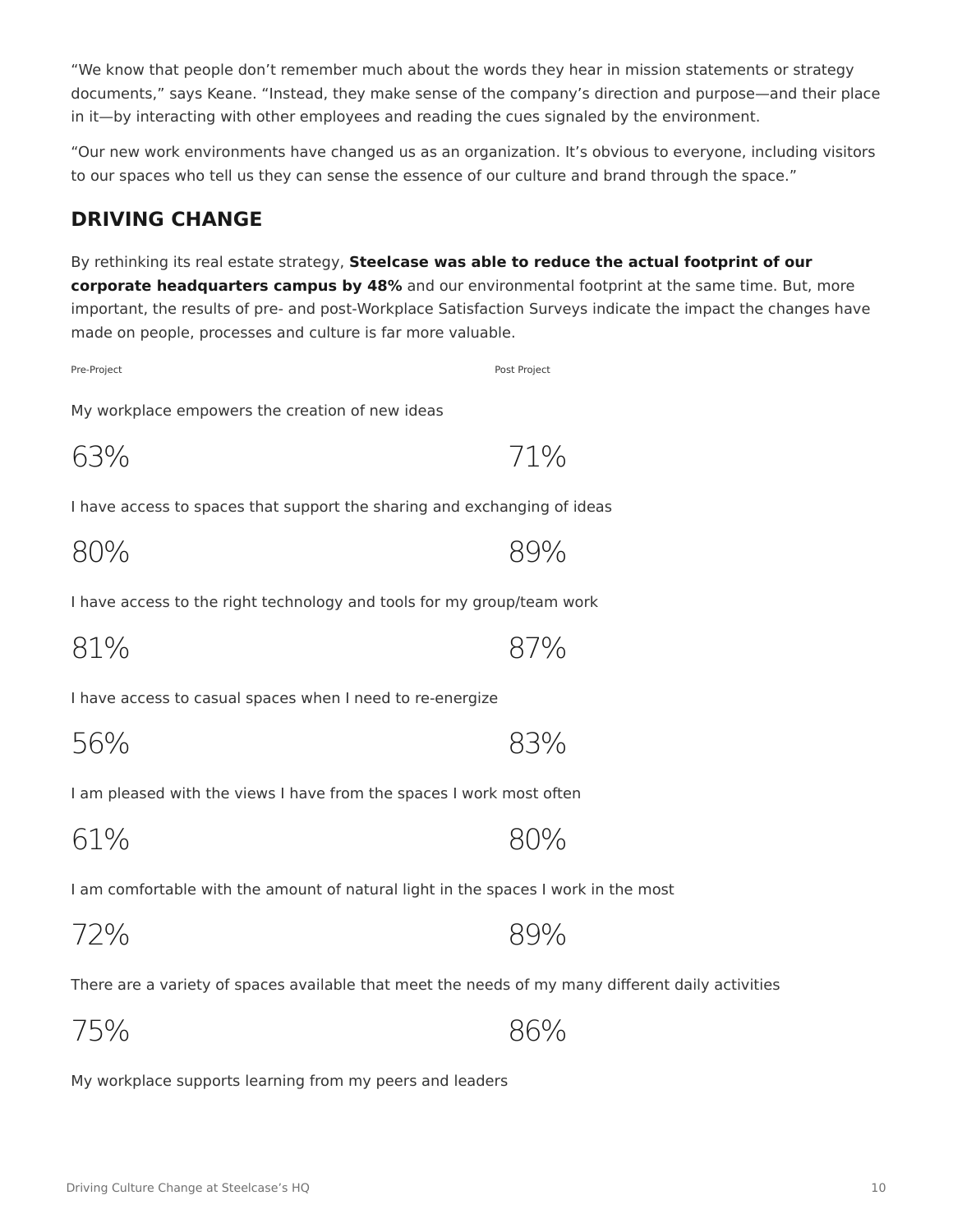66% 75%

My workplace helps attract and retain employees

$$
42\% \t\t\t 70\%
$$

My workplace helps facilitate communication between employees

$$
80\% \t\t 89\%
$$

I can concentrate and focus at my desk.\*

I have access to quiet, more secluded places for focused work and/or private conversations.\*

81% 80%

\*The survey results identified the need to balance more private spaces with collaboration settings and Steelcase has since added additional enclaves and other private spaces to the company campus.

## **PREPARE TO LAUNCH: USER EXPERIENCE**

A new work environment is unexplored territory for most companies. People don't know what to expect, where things are located or even what to pack.

To avoid this kind of culture shock during Steelcase's move to a new global headquarters, the company employed an extensive User Experience process, a suite of tools and techniques to engage employees and raise their understanding of their department's new work environment before move-in.

While all employees were briefed extensively about the company's overall workplace strategy, User Experience was designed to address issues around an individual group or department workplace, such as a floor or wing of a building.

"We developed User Experience about three years ago from our experience helping other companies explore, plan, and provide new work environments. We used it most recently in opening one of the wings of global headquarters," says Anne Tooley, manager of sales tools and resource development at Steelcase.

Like most major office relocations, Steelcase's move was a tipping point for the company. New workspaces and ways of working, adopting new protocols and processes. To prepare employees for such substantive change, a number of tools were used to prepare users of the new work environment, including:

- an early survey of employees to explore issues ranging from mobility and privacy to the types of tools they needed and their hopes and concerns for the new workplace
- training sessions and materials: for employees on the company's new "best place" work strategy, and for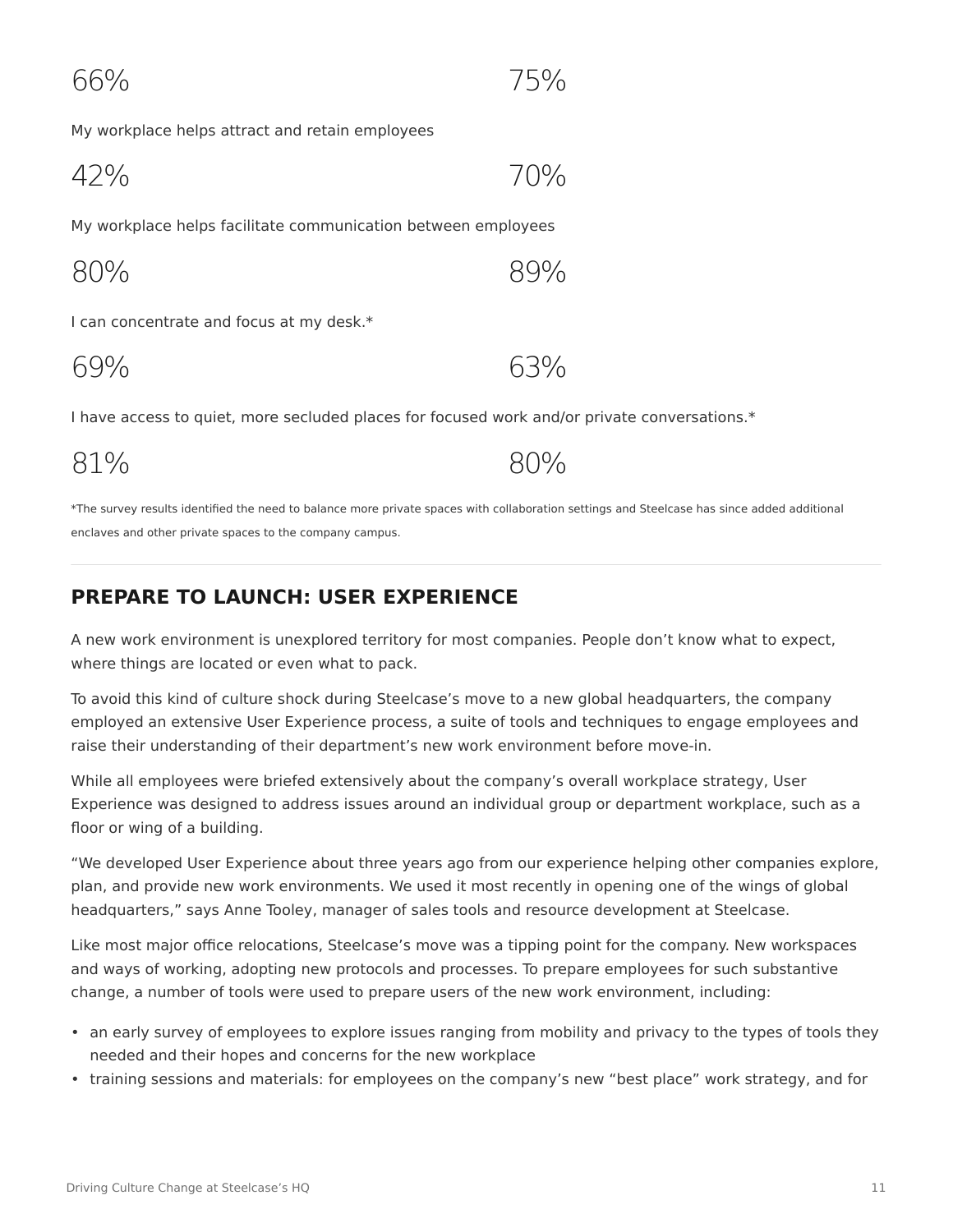managers on how manage a more mobile workforce

- live presentations from facilities, IT, food service and other departments about the services and amenities available in the new workplace
- providing packing strategies and recycling opportunities
- including a concierge and IT support during move-in to help with new technology, office tools and supplies, etc.
- internal communications involving both digital and in-person methods for sharing information, answering questions, and building excitement
- holding a "block party" and an open house after move-in to celebrate the new space and welcome visitors

"Employees and managers across the organization were involved in building the user experience. For example, we hosted information events that brought employees who were already working on a completed floor, to meet with colleagues preparing to move to their own new space. It wasn't management or HR telling users what to expect, it was their peers. It was very effective," says Tooley.

Jim Humphries leads the sales resources and workplace services, a group that moved into one of the first areas to be reconfigured in the global headquarters campus. "The key to User Experience is that it involves the users. For example, we formed a transition team with several people from my team and they were able to use proven ideas and activities to engage with their peers and help them prepare for the new work environments. It wasn't just top down direction from managers, it was individuals working with colleagues. That's how adoption of new behaviors really happens."

According to McKinsey, when people are allowed to choose for themselves, they are five times more committed to the outcome. The Steelcase User Experience process increases user readiness for the transition to their new workplace, improving employee awareness and taking ownership for the transition. Humphries says "the pay-off is huge. You reduce anxiety and stress during a major change for the team, ensure happier and more productive employees and a more successful work environment from day one."

Steelcase Inc., Grand Rapids, Mich.

### **CREDITS**

Steelcase WorkSpace Futures Steelcase Applied Research & Consulting Steelcase Global Design Shimoda Design

**[+About Steelcase](https://www.steelcase.com/discover/steelcase/our-company/)**

**[+Customer Care](#page-0-0)**

**[+Legal Notices](#page-0-0)**